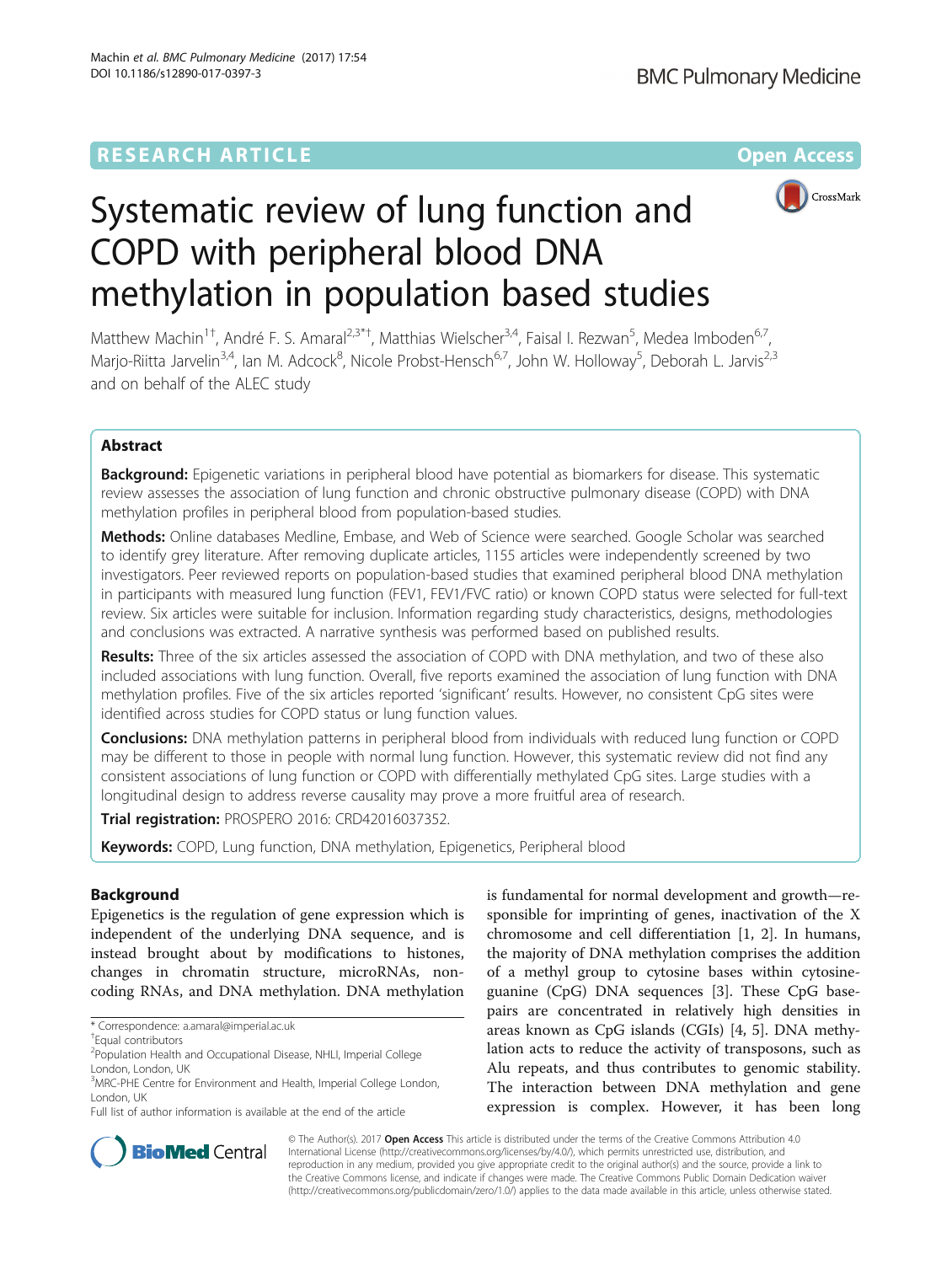theorised that DNA methylation in CGIs achieves gene repression by preventing transcription factors from binding to promoter regions and by influencing local chromatin remodelling [\[6](#page-8-0)].

The use of DNA methylation profiles in peripheral blood as a biomarker for risk of disease, risk of disease progression, response to therapy and as a biomarker of exposure to environmental insults that may influence disease is an attractive concept as it could be translated into clinical practice with relative ease. Recent advances in microarray-techniques have meant that epigenomewide association studies (EWAS) are possible, although the cost of these arrays remains high, limiting application to all relevant studies.

Chronic obstructive pulmonary disease (COPD) is estimated to affect 334 million people worldwide [\[7, 8](#page-8-0)] with a global prevalence of 11.7%. It ranks 9<sup>th</sup> in the all-cause global disability-adjusted life-years lost. The main risk factors for COPD are age and cigarette smoking [[9](#page-8-0)–[13](#page-8-0)], but a history of tuberculosis [[14\]](#page-8-0), and perhaps exposure to biomass [\[15](#page-8-0)] is also important in low and middle income countries. Variation in methylation in response to smoking has been reported in several CGIs [[16\]](#page-8-0), which may reverse with smoking cessation [\[17\]](#page-8-0), but methylation markers for COPD and lung function have only been explored in a few studies.

This systematic review examines the association of COPD and lung function with global, epigenome-wide, and locus-specific DNA methylation in peripheral blood from population-based studies.

## Methods

The protocol was registered with PROSPERO (CRD4201 6037352), and methods and reporting followed the PRISMA guidelines [[18\]](#page-8-0).

## Search strategy

Searches comprising of 92 terms were applied to Medline, Embase and Web of Science (WoS) (see Additional file [1](#page-7-0): Table S1) on 10 March 2016. Search terms consisted of the Medical Subject Headings (MeSH) for epigenetics, DNA methylation, COPD, cigarette smoke and lung function, in addition to other relevant keywords (e.g. hypermethylation) inputted as free text. Searches relating to lung function, COPD and cigarette exposure were carried out and combined with the "OR" Boolean operator. Searches relating to epigenetics, DNA methylation and global methylation were performed and again combined with the "OR" Boolean operator. The two searches were then combined using the "AND" Boolean operator to ensure that only studies regarding both DNA methylation and COPD or lung function were retrieved.

Searches for articles on Medline (MEDLINE In-Process & Other Non-Indexed Citations and Ovid MEDLINE) and Embase (Embase Classic + Embase) were based on "Title" and "Abstract". The WoS platform was used to search for "Title" of articles in its Core Collection. Simplified searches consisting of topic headings for COPD, lung function and DNA methylation were carried out in Google Scholar to identify grey literature (i.e. published in non-commercial form or that falls outside the mainstream of journal and monograph publications).

Duplicates were identified and removed.

#### Study inclusion

Titles and Abstracts of articles were screened by two authors (DLJ and MM) against the predefined inclusion criteria (Table 1) to identify articles for full-text review.

Only articles assessing the association of lung function and COPD with DNA methylation were included for full-text review. Independent full-text reviews were performed on potentially relevant studies. The reference list of all included studies was screened to identify further studies, and citations published before the date of the main search (identified through WoS Citation Indexing tool) were examined. Articles without an abstract in English were excluded.

#### Study eligibility

Articles selected for inclusion had participants with lung function measures or COPD status ascertained. COPD patients are at increased risk of lung cancer [[19\]](#page-8-0), but studies of COPD and lung function in lung cancer patients were excluded, as DNA methylation patterns may be influenced by lung cancer [\[20\]](#page-8-0). Conference abstracts were excluded. A hierarchy of exclusion was designed to categorise reasons for article exclusion during screening of titles and abstracts, but there were discrepancies in the categorisation of the reasons for exclusion of studies between investigators (most excluded articles had multiple reasons for exclusion). We did not attempt to resolve these discrepancies. However, studies which either investigator identified for full-text review were discussed,

Criteria

- 1 Study included COPD patients as a comparator group or a population defined by lung function
- 2 Participants must be free of malignancies
- 3 Articles must be original research and have been published as a fulltext in a peer-reviewed journal
- 4 Studies must have been carried out in humans (exclusion of in vivo and in vitro study designs)
- 5 Studies must assess relative levels of DNA methylation
- 6 Analysis of DNA methylation must have been in peripheral blood
- 7 Abstracts must be available in English.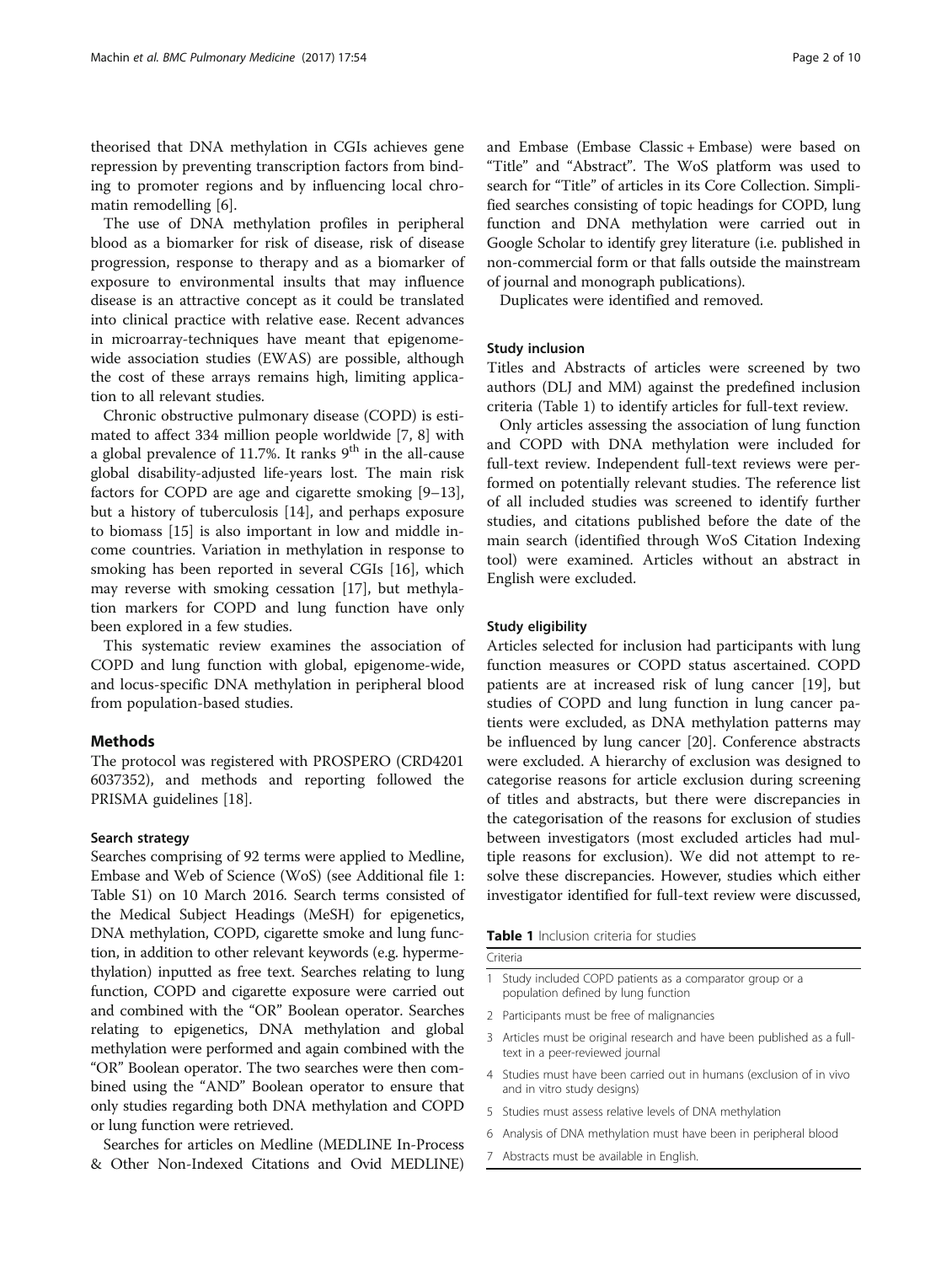and studies were only included if both investigators agreed they were suitable for inclusion.

## Data extraction

Study identification (title, author and PubMed ID), study design (study group, control group, setting, recruitment and demographics including smoking history and lung function), methodologies (cell type, method of DNA methylation measurement, coverage, statistical analysis, correction methods), results (DNA methylation sites, βvalues) and conclusions were extracted into a standardised template in Microsoft Excel 2013.

## Quality assessment

All studies were observational, had different designs, and different methodologies. The validity and bias of each study were assessed in regards to study size, study design, participant selection, adjustment for confounders, laboratory quality control, and validity of conclusions.

## Justification of narrative

Quantitative analysis was not performed. Studies were heterogeneous, and tested and reported effect estimates for different CpG sites. A narrative synthesis was performed to summarise the included articles.

## Results

## Literature search

Searches of electronic databases identified 2242 articles (Medline: 809, Embase: 1267, and WoS: 166). Searches using Google Scholar identified 111 articles resulting in a total of 2353 potential articles (Fig. 1).

Removal of duplicates ( $n = 1198$ ) left 1155 articles for title and abstract screening. This step excluded 1139 articles, leaving 16 articles for full-text review. Having read the full articles, six studies were considered as appropriate for systematic review.

#### Study approaches

Three studies [[21](#page-8-0)–[23\]](#page-8-0) adopted an agnostic approach performing EWAS. Two studies [\[24, 25\]](#page-8-0) used a candidate-

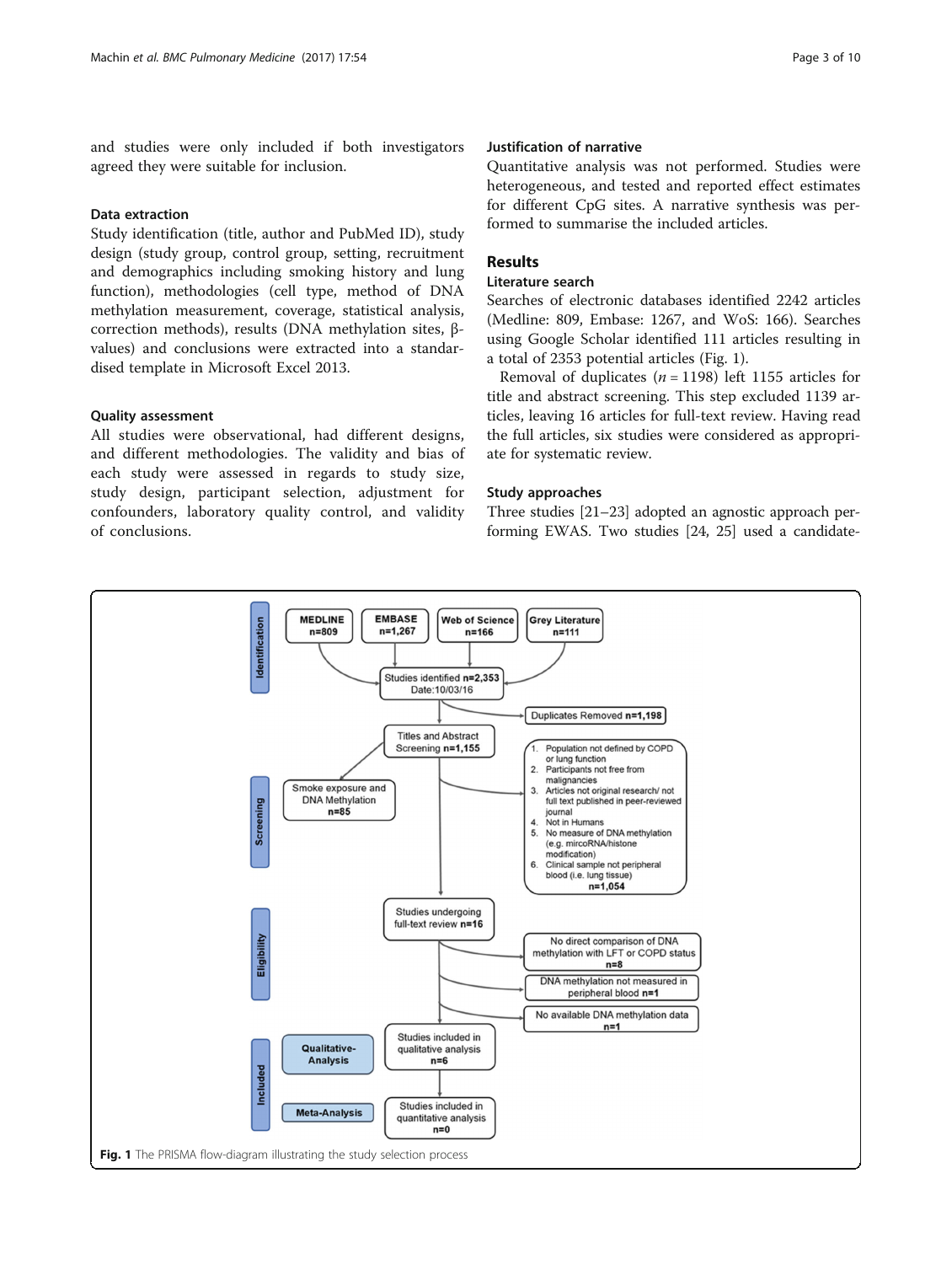loci approach measuring DNA methylation at predetermined CpG sites. One study [[26\]](#page-8-0) assessed global methylation across repeat elements Alu and LINE-1.

Three articles [\[23](#page-8-0), [24, 26](#page-8-0)] compared DNA methylation patterns of COPD patients with healthy controls. Five studies [\[21](#page-8-0)–[23](#page-8-0), [25](#page-8-0), [26](#page-8-0)] evaluated the association of lung function with DNA methylation and, of these, two (Qiu et al. and Lange et al.) also reported associations for COPD.

Underlying epidemiological designs were different. Qiu et al. [[23\]](#page-8-0) performed cross-sectional analyses on two family-based cohorts using the International COPD Genetics Network (ICGN) as the discovery cohort and the Boston Early Onset COPD Study (EOCOPD) as the replicative cohort. Four reports were based on crosssectional analyses within cohort studies [\[21](#page-8-0), [22, 25, 26](#page-8-0)]. Wielscher et al. [[24\]](#page-8-0) adopted a unique approach testing candidate CpG sites that had been identified from EWAS in lung tissue biopsies from COPD patients. The Normative Ageing Study cohort was the basis of two of the included studies [[25](#page-8-0), [26](#page-8-0)], both of which carried out cross-sectional analysis.

## Study characteristics

Tables [2](#page-4-0) and [3](#page-5-0) provide further details on studies and participants of the included articles. Articles were published from 2011 to 2015, and were based in the UK [[21, 22\]](#page-8-0), Austria [\[24\]](#page-8-0) and USA [\[23](#page-8-0), [25, 26\]](#page-8-0). The Lothian Birth Cohort 1936 [\[21\]](#page-8-0) is the study of those born in Scotland in 1936 and continued to live in the Lothian area between 2004 and 2007 [\[27\]](#page-8-0). The Twins UK cohort [[22\]](#page-8-0) is the follow-up of adult twins (mainly, but not exclusively, female) recruited through media campaigns from the early 1990s [[28\]](#page-8-0). The Normative Ageing Study [[25, 26\]](#page-8-0) is the follow-up of American male veterans of World War II and the Korean War. The ICGN and EOCOPD cohorts [[23\]](#page-8-0) comprise the follow up of patients with COPD and their families, with cases largely recruited from surgical units and pulmonary clinics. Wielscher et al. selected patients from the Medical University of Vienna between the years 2008–2012  $[24].$  $[24].$  $[24].$ th=tlb=

Number of participants included in the reports ranged from 172 (Bell et al.) to 1458 (Qiu et al.). Marioni et al. also had a relatively large population  $(n = 1091)$  with other reports consisting of lower population numbers. The Lothian Birth Cohort 1936 cohort and the Normative Ageing Study were older than participants in other studies. COPD participants in the EOCOPD cohort  $(47.5 \pm 7.1)$  were younger due to selection criteria (cohort selected for age <53).

There were broadly equal numbers of men and women in the ICGN, EOCOPD and Lothian Birth Cohort 1936 (45.6 female, 64 female and 50.4% female respectively)

and a lower proportion in Wielscher et al. The Twins UK cohort used by Bell et al. was based entirely on women, whereas the Normative Aging Study was entirely male.

Definitions of COPD differed across studies.

Previous cigarette exposure, assessed as pack-years, varied widely across individuals and across studies. Reported means and standard deviations of pack-year histories from ICGN, EOCOPD and Normative Ageing Study imply highly skewed distributions. Information on previous smoke exposure was not reported for three of the studies [[21, 22, 24\]](#page-8-0).

Forced expiratory volume in 1 s (FEV1) was reported in four studies [\[21, 22](#page-8-0), [25](#page-8-0), [26\]](#page-8-0). Mean FEV1 values were similar across studies.

## Study methods

Tables [4](#page-5-0) and [5](#page-6-0) provide information on the laboratory methods for each report. Three [\[21](#page-8-0)–[23\]](#page-8-0) utilised bisulfite microarrays in EWAS. Two of these reports [\[22](#page-8-0), [23](#page-8-0)] used the Illumina Infinium HumanMethylation27 Bead-Chip and one [[21](#page-8-0)] used the Illumina Infinium Human-Methylation450 BeadChip.

The two studies with a candidate-loci approach performed either bisulfite conversion, followed by polymerase chain reaction (PCR) and pyrosequencing [[25](#page-8-0)], or methylation-sensitive restriction enzymes (MSRE) and quantitative polymerase chain reaction (qPCR) [[24](#page-8-0)]. Bisulfite conversion followed by PCR and pyrosequencing was used to measure Alu and LINE-1 methylation [[26](#page-8-0)].

## EWAS quality control

All three EWAS [\[21](#page-8-0)–[23](#page-8-0)] used different quality control measures. These involved the use of duplicate samples, sex prediction, the removal of low-quality samples due to inadequate hybridisation, bisulfite conversion and staining signal, and exclusion of probes with a low call rate. Correction for potential batch effects was attempted in all EWAS by including in the regression model batch-related variables, which were either defined a priori [[21](#page-8-0), [23](#page-8-0)] or identified through principal component analysis [[22](#page-8-0)]. The use of ComBat or other correction programs for batch effects were not reported.

## Candidate-loci and global methylation quality control

Two studies [\[25, 26](#page-8-0)] reported performing bisulfite conversion validation. However, no information regarding samples excluded due to insufficient bisulfite conversion was stated. To ensure primer specificity in qPCR, Wielscher et al. performed melting temperature assessments. Samples were processed in triplicate and then averaged in two studies [\[25, 26](#page-8-0)]. Wielscher et al. used a subset of 16 duplicates to assess technical accuracy [[24\]](#page-8-0).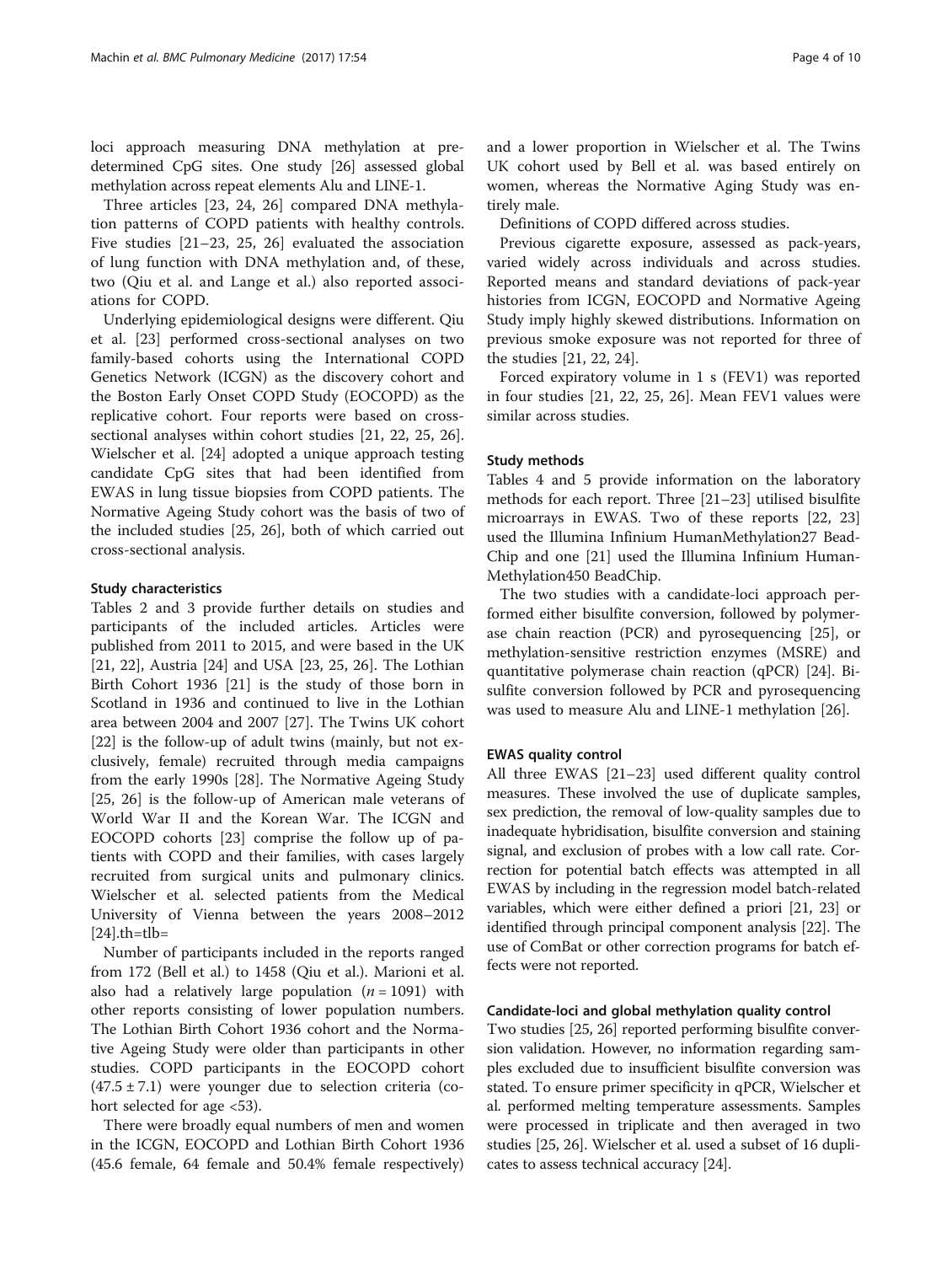<span id="page-4-0"></span>

| Table 2 Characteristics of studies included in review                                                                                  |          |                                  |                     |                                                                                                                                                                                                                                                    |                                                                                                                                                                                                                                                                           |                                                                                            |
|----------------------------------------------------------------------------------------------------------------------------------------|----------|----------------------------------|---------------------|----------------------------------------------------------------------------------------------------------------------------------------------------------------------------------------------------------------------------------------------------|---------------------------------------------------------------------------------------------------------------------------------------------------------------------------------------------------------------------------------------------------------------------------|--------------------------------------------------------------------------------------------|
| Study                                                                                                                                  | Year     | Location                         | Cohort              | Population                                                                                                                                                                                                                                         | Selection                                                                                                                                                                                                                                                                 | COPD Definition                                                                            |
| Qiu et al. [23]                                                                                                                        | 2012     | Multi-centre <sup>a</sup>        | <b>KOL</b>          | and healthy siblings/parent with >5 pack-year<br>Family-cohort of probands of COPD patients<br>history of smoking                                                                                                                                  | Information not available                                                                                                                                                                                                                                                 | <0.7 and $FEVI < 70%$ predicted<br>Post-bronchodilator FEV1/FVC                            |
|                                                                                                                                        |          | Boston (USA) EOCOPD              |                     | of AAT deficiency (confirmed by serum analysis).<br>all family members had potential to be enrolled<br>with varying severity, prior to age 53, exclusion<br>Family-cohort of probands of COPD patients<br>(independent of smoking status)          | Cases identified from Lung Transplant/Reduction<br>Hospital and Massachusetts General Hospital<br>Surgical Programs at Brigham and Women's<br>Pulmonary Clinics at these hospitals and<br>additional source of participants [32]<br>associated hospitals served as        | < 0.7 and FEV1 $<$ 70% predicted<br>Post-bronchodilator FEV1/FVC                           |
| Bell et al. [22]                                                                                                                       | 2012     | $\leq$                           | Twins UK            | (MZ, DZ and singleton) representing the general<br>Healthy unselected volunteers who are a twin<br>population                                                                                                                                      | women >18 years of age were also recruited [28]<br>initially only middle-aged women were included<br>in the registry but from 1995 onwards, men and<br>Participants recruited from media campaigns,                                                                       | Analysed lung function only<br>(no COPD diagnosis) -<br>FEV1 and FVC                       |
| Lepeule et al. [25]                                                                                                                    | 2012 USA |                                  | Normative<br>Ageing | Healthy male participants at enrolment, containing<br>smokers and ex-smokers (Veterans Administration<br>1963 closed-cohort)                                                                                                                       | determined that they were free of known<br>Enrolled after an initial health screening<br>chronic medical conditions                                                                                                                                                       | FEV1, FVC, MMEF (did not specify<br>Analysed lung function -<br>pre-/post-bronchodilator)  |
| Lange et al. [26]                                                                                                                      |          | 2012 Boston (USA)                | Normative<br>Ageing | Healthy male participants at enrolment, containing<br>smokers and ex-smokers (Veterans Administration<br>1963 closed-cohort)                                                                                                                       | determined that they were free of known<br>Enrolled after an initial health screening<br>chronic medical conditions                                                                                                                                                       | (pre-bronchodilator FEV1/FVC < 0.7<br>and FEV1 < 80% predicted)<br>GOLD stage II or higher |
| Marioni et al. [21]                                                                                                                    |          | 2015 Scotland (UK) Lothian Birth |                     | Childhood inception cohort of 'healthy <sup>b'</sup><br>participants with varying lung function,<br>containing smokers, ex-smokers and<br>never smokers                                                                                            | of the cohort were participants in the Scottish<br>were identified using the Community Health<br>Index (registered at a general practitioner) or<br>through media advertisements. The majority<br>Individuals born in 1936 in the Lothian area<br>Mental Survey 1947 [27] | Analysed lung function only (no<br>COPD diagnosis)-<br>FEV1                                |
| Wielscher et al. [24] 2015 Austria                                                                                                     |          |                                  | ₹                   | COPD patients, GOLD 0 COPD patients and<br>healthy controls                                                                                                                                                                                        | Selection of patient from Medical University<br>of Vienna, 2008-2012                                                                                                                                                                                                      | Post-bronchodilator FEV1/FVC <0.7                                                          |
| <sup>a</sup> Multi-centre: Cambridge, Copenhagen, Denver, Harvard, Holland,<br>Abbreviations: ICGN International COPD Genetics Network |          |                                  |                     | Phealthy: participants free from chronic disease at enrolment, GOLD stage 0: FEV1/FVC ratio > 0.7 but with respiratory symptoms<br>DZ: Dizygotic twin, USA: United States of America, GOLD: Global Initiative for Chronic Obstructive Lung Disease | Italy, Liverpool, Nebraska, Spain, Vancouver EOCOPD: Early-onset COPD (Boston), AAT: Alpha-1-Antitrypsin, UK: United Kingdom, MZ: Monozygotic twin,                                                                                                                       |                                                                                            |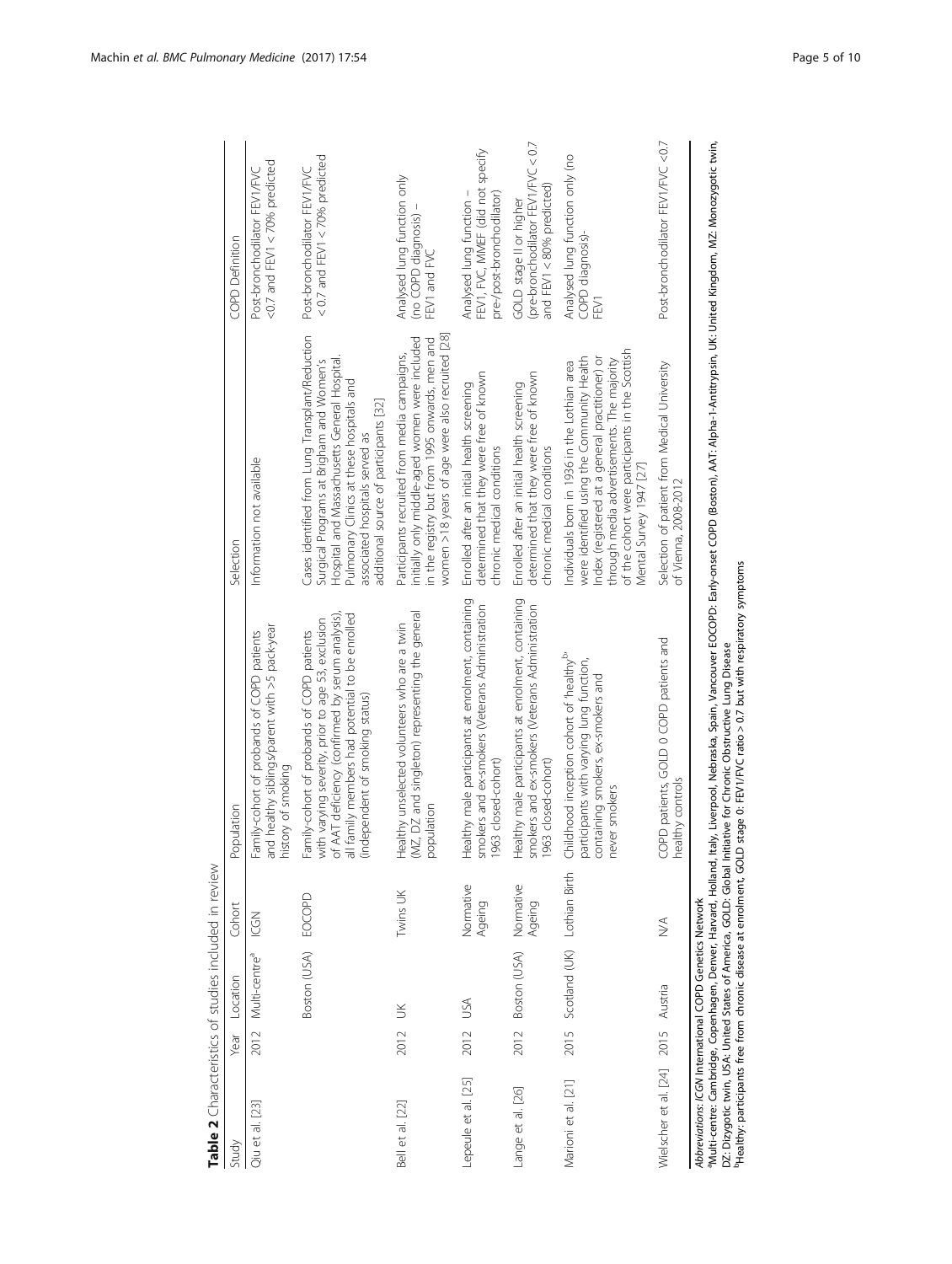<span id="page-5-0"></span>Table 3 Characteristics of participants in reviewed studies

| Study                      | n.   | n COPD<br>patients | n controls                           | Age (mean $\pm$<br>SD) | FEV1(L)<br>$(mean \pm SD)$ | FEV1/FVC%<br>$(mean \pm SD)$ | Pack-years<br>$(mean \pm SD)$ | %Current<br>smoker | $\%$<br>Female |
|----------------------------|------|--------------------|--------------------------------------|------------------------|----------------------------|------------------------------|-------------------------------|--------------------|----------------|
| Qiu et al.[23]             |      | 1085 620           | 325                                  | $57.3 \pm 8.1$         | N/A                        | $54.4 + 19.8$                | $41.7 \pm 26.2$               | 36.5               | 45.6           |
|                            | 369  | 181                | 109                                  | $47.5 \pm 7.1$         | N/A                        | $54.3 + 21.1$                | $78.7 + 73.6$                 | 27.9               | 64             |
| Bell et al. [22]           | 172  | N/A                | N/A                                  | $57.2 \pm 8.2$         | $2.46 \pm 0.46$            | N/A                          | N/A                           | $15.1^a$           | 100            |
| Lepeule et al. [25]        | 756  | $81 + 42^b$        | N/A                                  | $73.3 \pm 6.7$         | $2.50 + 0.6$               | N/A                          | $20.5 \pm 25.7$               | $\overline{4}$     | 0              |
| Lange et al. [26]          | 663  | 107                | N/A                                  | $72.7 \pm 6.7$         | $2.70 + 0.64$              | $75 + 8$                     | $30.6 \pm 24.8$               | 7                  | 0              |
| Marioni et al. [21]        | 1091 | N/A                | N/A                                  | $69.8 \pm 0.78$        | $2.36 + 0.69$              | N/A                          | N/A                           | N/A                | 50.4           |
| Wielscher et al.<br>$[24]$ | 204  | 42                 | 27 healthy $+$<br>34 GOLD grade<br>0 | 53.4 $\pm$ 13.4 $^{c}$ | N/A                        | N/A                          | N/A                           | N/A                | $23.2^d$       |

<sup>a</sup>Value from entire Twins UK cohort obtained from reference [\[28](#page-8-0)]<br><sup>b</sup>n COPD patients: 81 chronic bronchitis 8, 42 emphysema

<sup>b</sup>n COPD patients: 81 chronic bronchitis & 42 emphysema

<sup>c</sup>Information provided by the author Wielscher (not available in the original text)

d<sub>Information provided by the author Wielscher (not available in the original text)</sub>

## Biological sample

Five studies [[21](#page-8-0)–[23](#page-8-0), [25, 26\]](#page-8-0) measured DNA methylation in leukocytes and one study [[24](#page-8-0)] assessed DNA methylation in serum (cell-free DNA). Four studies [\[21, 22](#page-8-0), [25, 26](#page-8-0)] reported adjustment for cell type in the processing of the data. Qiu et al. and Wielscher et al. did not report adjustment for cell type, and Wielscher et al. used cell-free DNA extracted from serum. All other articles adjusting for differing white cells used relative proportions of the cell types, which were directly measured.

#### Association of DNA methylation and COPD

All three studies assessing DNA methylation with COPD status reported associations.

Qiu et al. reported that COPD was associated with 3565 differentially methylated sites in the ICGN discovery cohort (FDR-corrected  $p$ -value < 0.05) when analyses were conducted without adjustment for confounders (age, sex, smoking status, pack-years, and batch effects). Of note, CpG site cg02181506 in the SERPINA1 gene on chromosome 14 was top ranked in unadjusted analyses (hypomethylation associated with COPD)  $(p$ -value =  $7.3 \times 10^{-22}$ ), second ranked in the adjusted analysis (FDR-corrected *p*-value =  $3.4 \times 10^{-10}$ ), and replicated in the EOCOPD cohort (*p*-value =  $5.1 \times 10^{-4}$ ) in the unadjusted analysis. Between both cohorts there were 349 CpG sites associated with all three phenotypes: COPD, FEV1 and FEV1/FVC values (FDR-corrected  $p$ -value < 0.05), one of these being another SERPINA1 CpG site (cg24621042).

Wielscher et al. reported four significant (FDR-corrected p-value < 0.05) CpG sites - cg05979020 (HOXD10), cg05964935 (N/A), cg05769349 (TBX5) and cg10384245 (ADCYAP1) - from their COPD case-control comparison. All four were hypermethylated in the presence of COPD and none were included in any published tabulations of results from the Qiu et al. report.

Lange et al. reported that hypermethylation of Alu elements was significantly associated (unadjusted pvalue = 0.046) with a lower odds ratio of COPD (OR 0.80: 0.64–0.99). No significant association with LINE-1 methylation was observed.

## Association of DNA methylation and lung function

Four of the five [\[22, 23, 25, 26\]](#page-8-0) studies assessing the association of lung function with DNA methylation reported significant findings.

Marioni et al. in an EWAS of FEV1 adjusted for age, sex, height, and smoking, based on the Infinium Human-Methylation450 BeadChip, in 1092 older adults found no probes passed the Bonferroni significance threshold (1.1 × 10<sup>-7</sup>), but 2 sites reached  $p < 1 \times 10^{-5}$  (Chromosome 2,

**Table 4** Laboratory methods of studies performing Epigenome-Wide Association Studies

| Study               | Year | Sample analysed | Methylation Analysis Technique | Coverage Level                           | Blood cell-type Correction                   |
|---------------------|------|-----------------|--------------------------------|------------------------------------------|----------------------------------------------|
| Qiu et al. [23]     | 2011 | Leukocytes      | <b>Bisulfite Microarrays</b>   | Infinium HumanMethylation27<br>BeadChip  | No                                           |
| Bell et al. [22]    | 2012 | Leukocytes      | <b>Bisulfite Microarrays</b>   | Infinium HumanMethylation27<br>BeadChip  | Yes (proportion of lymphocytes)              |
| Marioni et al. [21] | 2015 | Leukocytes      | <b>Bisulfite Microarrays</b>   | Infinium HumanMethylation450<br>BeadChip | Yes (proportion of leukocytes <sup>a</sup> ) |

<sup>a</sup>basophils, monocytes, lymphocytes, eosinophils and neutrophils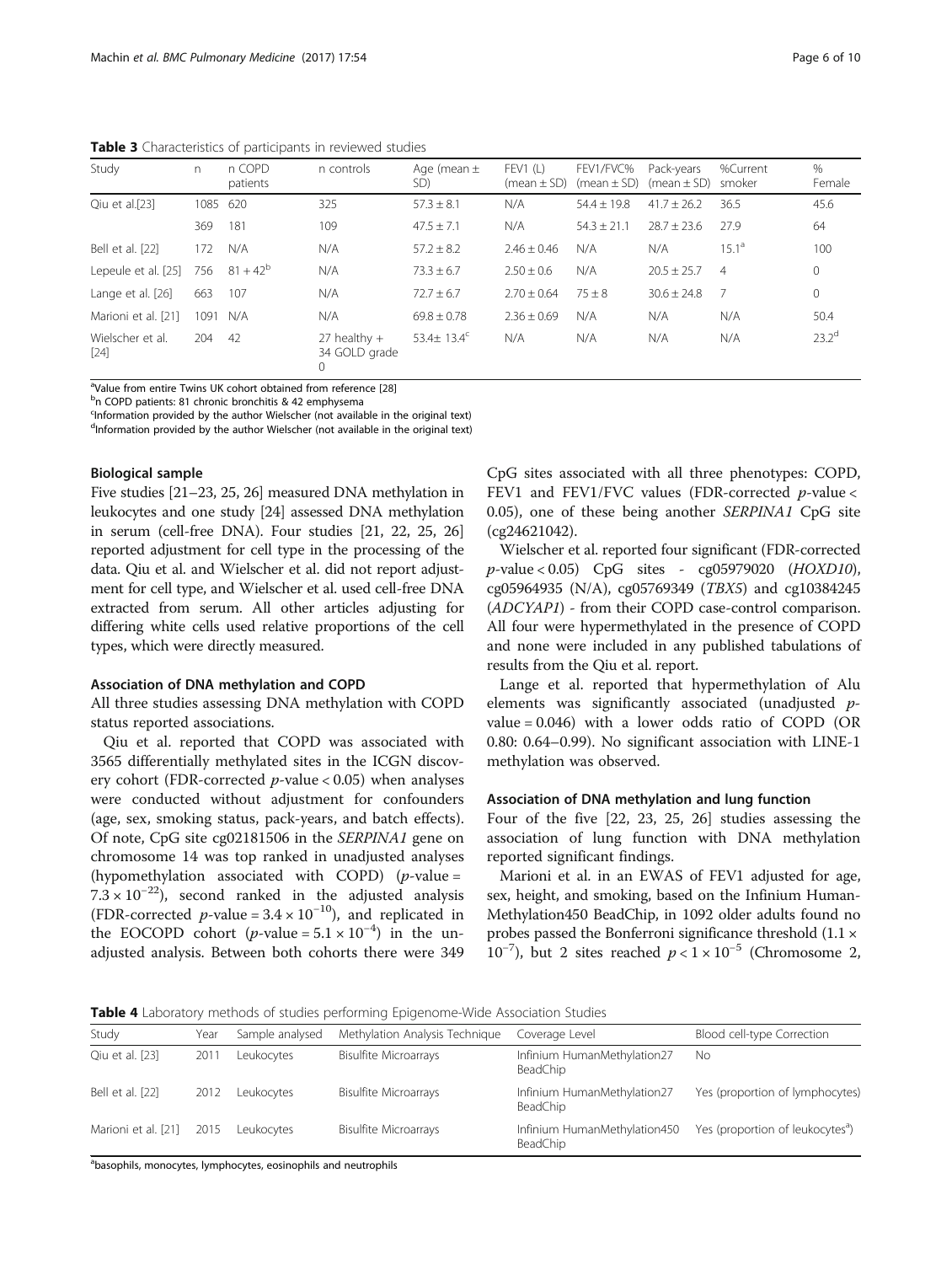<span id="page-6-0"></span>Table 5 Laboratory methods of studies performing candidate-loci or global methylation studies

| Study                 | Year | Sample<br>analysed            | Methylation Analysis<br>Technique | Coverage Level                                                                                                 | Blood cell-type Correction                            |
|-----------------------|------|-------------------------------|-----------------------------------|----------------------------------------------------------------------------------------------------------------|-------------------------------------------------------|
| Lepeule et al. [25]   |      | 2012 Leukocytes               | PCR and Pyrosequencing            | 9 candidate genes in pathways of interest:<br>CRAT, F3, GCR, ICAM, IFNy, IL6, INOS, OGG1, TLR2                 | Yes (proportion of<br>lymphocytes<br>and neutrophils) |
| Lange et al. [26]     |      | 2012 Leukocytes               | PCR and Pyrosequencing            | Alu and LINE-1 elements: coverage of 15,000<br>different Alu elements/genome.                                  | Yes (proportion of<br>lymphocytes)                    |
| Wielscher et al. [24] |      | 2015 Serum<br>(Cell-Free DNA) |                                   | MSRE Enrichment and qPCR 63 candidate loci (markers from a 450 K)<br>DNAm of lung tissue from those with COPD) | N/A (cell-free DNA)                                   |
|                       |      |                               |                                   |                                                                                                                |                                                       |

Abbreviations: PCR Polymerase chain reaction, qPCR Quantitative polymerase chain reaction, MSRE Methyl sensitive restriction enzyme

cg14961391, origin recognition complex, subunit 4; Chromosome 14, cg23710823, POTE ankyrin domain family, member M). None were included in any published tabulations of results from Qiu et al. or Bell et al.

Qiu et al. reported significant associations of lung function measures (FEV1 and FEV1/FVC), publishing effect estimates for the top 100 (by  $p$ -value) which were associated with both measures (e.g. FXYD1-cg27461196; SERPINA1-cg02181506). All, except one, of the top CpG sites (cg21969640) from Qiu et al. were also present in the more recent Infinium HumanMethylation450 Bead-Chip, which was used by Marioni et al. but were not found to be significant in this other study.

Bell at al. identified one significant (Bonferroni corrected  $p$ -value < 0.05) CpG site associated with FEV1cg16463460 in the *WT1* gene ( $p = 5.31 \times 10^{-7}$ ; Beta-value  $= -0.035$ ). This CpG site, which was present in both Infinium HumanMethylation BeadChips, was not reported as significant in the other included studies.

Lepeule et al. examining associations of methylation in the promoter region of nine genes, involved in inflammation and oxidative stress, with FEV1, FVC, FEV1/ FVC and maximum mid-expiratory flow (MMEF) observed decreased methylation in CRAT, F3, iNOS, OGG1 and TLR2 to be associated with worse lung function. They also reported that some of these associations (for example, that of FEV1 with methylation of TLR2) may alter with age. Hypomethylation of IFNy and IL6 was associated with better lung function. Although Lepeule et al. had lung function and methylation data at two time points (388 men, average 4 years 7 months apart) authors reported changes in lung function were too small to consider examining longitudinal change in lung function with longitudinal change in methylation. The sites tested by Lepeule et al. could not be compared to those tested in the other studies.

## Discussion

To our knowledge, this is the only systematic review examining associations of lung function, or COPD, with DNA methylation profiles in peripheral blood. This review assessed 1115 unique articles, subsequently including six. DNA methylation profiles in those with reduced lung function or COPD may differ to that of a person with normal healthy lung function, but we found no consistent findings within the published data. While our manuscript was under review, Busch et al. published findings from a small sample  $(n = 362)$  of African-American smokers from the PA-SCOPE study, who were recruited during inpatient hospitalisation for acute exacerbation of COPD [[29\]](#page-8-0). One of their 12 hits (FDR < 10%) for COPD was reported by Qiu et al. in the ICGN cohort (FXYD1-cg27461196) with an FDRcorrected p-value of 0.08 and none of the others had been reported previously.

The lack of consistency within the published data could be related to the considerable heterogeneity across the studies in several aspects of study design, laboratory methods and statistical analyses. All studies performed cross-sectional analysis and reported associations that are subject to reverse causality. COPD or reduced lung function could be the cause of the altered DNA methylation profiles, rather than the result. None of the studies provided information on whether the samples had been collected during an exacerbation episode or not (except for Busch et al., whose participants were hospitalised for a COPD exacerbation). However, most were populationbased studies with collection of samples either at baseline or at follow-up for all participants, making it unlikely that samples were collected during an exacerbation episode. Wielscher et al. who used COPD patient samples collected from a medical university may be an exception, but we could not check it further. The adjustment for confounders varied considerably across studies, and although most adjusted for age and smoking, the way the latter was treated varied too. Three studies reported and adjusted for the proportions of smokers and pack-years [[23](#page-8-0), [25](#page-8-0), [26](#page-8-0)], one study did not provide information on smoking history, but adjusted for smoking status [[21](#page-8-0)]. However, two studies neither provided data on smoking history nor adjusted for smoking [\[22, 24](#page-8-0)]. The different way in dealing with smoking history may have contributed to the different findings across the studies. While some studies reported the proportions of different races/ethnicities in their sample [[21, 23, 25](#page-8-0), [26\]](#page-8-0) and adjusted for these in their analyses [\[25](#page-8-0), [26](#page-8-0)], others did not even report it [[22](#page-8-0), [24](#page-8-0)].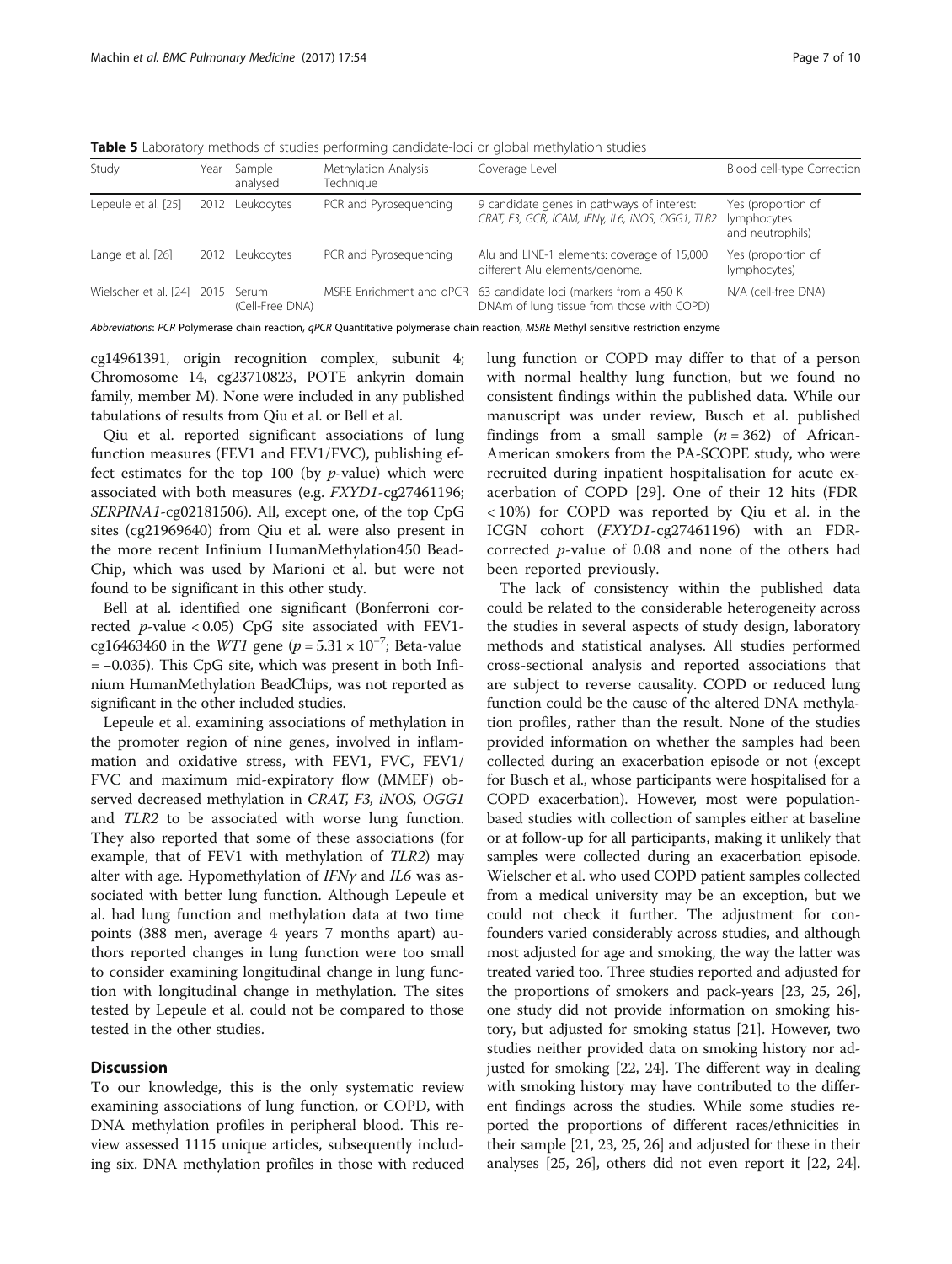<span id="page-7-0"></span>This raises the question of whether the findings of some of the studies may be affected by genetic and non-genetic factors specific to the different races/ethnicities, which are known to influence lung function.

There is currently no standardised, or optimal, procedure for the measurement of DNA methylation, and although apparently rigorous, laboratory quality control for both EWAS [[21](#page-8-0)–[23\]](#page-8-0) and candidate studies varied. There were different strategies to account for laboratory methods and to account for cell distribution. Qiu et al. did not adjust for white cell counts despite reporting DNA methylation of leukocytes as a whole, and this omission could lead to confounding by the methylation profiles from each cell type [\[30\]](#page-8-0). Such adjustment may be particularly important in diseases which have a characteristic immune response, such as the neutrophilic inflammation seen in COPD [\[31\]](#page-8-0), or common environmental exposures (e.g. tobacco smoke) that have also been shown to be associated with changes in blood cell counts. All three EWAS corrected for potential batch effects.

Notably, there were also differences in the statistical approach to adjustment for potential confounders. This is important as epigenome association studies are susceptible to confounding (i.e. observed associations with one outcome may be due to true associations with another factor), and may be of particular relevance to COPD, which is strongly related to smoking and is associated with multiple morbidities. While the association of an outcome with DNA methylation can be confounded by several exposures, DNA methylation may be the result of exposures that are on the causal pathway to disease (i.e. exposures not acting as confounders) and a careful approach to adjustment for such exposures is needed - this should depend on the underlying scientific question that is being considered.

No power calculations for identification of epigenome wide associations were reported, but attempts were made by many to adjust for multiple testing. Lepeule et al. (using a candidate-loci approach) failed to correct for multiple testing. Except for Qiu et al., who attempted to replicate their findings from ICGN within EOCOPD, all other reports were based on single studies.

This systematic review was carried out with a predefined protocol registered with PROSPERO and in accordance with the PRISMA checklist. Articles were identified using three large online databases using a comprehensive selection of search terms (consisting of both MeSH and free text) with additional simplified searches to identify grey literature. To make the searches as sensitive as possible, no limits were imposed on the search regarding date of publication, language, or article type.

Screening of articles, full-text review and data extraction was carried out by two investigators independently, with each providing reasons for exclusion for each article (see Additional files 2: Table S2). Limitations of this review were that: 1) conference abstracts, which may have contained potentially relevant emerging data, were excluded. However, these usually do not reflect the final conclusion of the study, often require corrections prior to publication and the amount of information on the methods is limited; 2) abstracts of articles had to be available in English; and 3) we only searched online databases from the USA and Europe.

## Conclusion

There were no consistent findings across the identified studies examining the association of lung function or COPD with peripheral blood DNA methylation, possibly due to the heterogeneity of methods used, and even with access to full sets of unpublished results we would hesitate to combine results from these studies because of the different laboratory quantification, quality control and analytical methods used. Reports were based on crosssectional analyses of DNA methylation and lung function/COPD (even though participants were taking part in cohort studies) and methylation patterns could be the cause of, or a result of, altered lung function. Some reported associations might have been related to smoking rather than to disease or lung function per se. Furthermore, COPD patients may also suffer from other conditions, or take drug therapies, which may be associated with differential DNA methylation.

Future longitudinal studies, with serial measurements of DNA methylation at yearly intervals, are required to assess the temporal sequence of disease onset and peripheral blood methylation. Harmonization of methods, and established guidelines for quality control and processing of DNA methylation data would facilitate meta-analysis of epigenome association studies. There is some evidence of associations with highly biologically plausible areas (e.g. SERPINA1), and targeted analyses to investigate these further are warranted.

## Additional files

**[Additional file 1: Tables S1.](dx.doi.org/10.1186/s12890-017-0397-3)** Search terms ( $n = 92$ ) used within MEDLINE, EMBASE and Web of Science. (DOCX 13 kb)

[Additional file 2: Tables S2.](dx.doi.org/10.1186/s12890-017-0397-3) First 25 exclusion categorisations for both investigators. This process was repeated for all 1155 articles undergoing Title and Abstract screening. (DOCX 17 kb)

#### Abbreviations

AAT: Alpha-1 antitrypsin; CGI: CpG island; COPD: Chronic obstructive pulmonary disease; CpG: 5'-cytosine-phosphate-guanine-3' sequence; DNA: Deoxyribonucleic acid; DZ: Dizygotic; EOCOPD: Boston Early Onset COPD Study; EWAS: Epigenome-wide association study; FDR: False discovery rate; FEV1: Forced expiratory volume in one second; FVC: Forced vital capacity; GOLD: Global Initiative for Chronic Obstructive Lung Disease; ICGN: International COPD Genetics Network; LINE-1: Long interspersed nuclear element 1; MeSH: Medical Subject Headings; MMEF: Maximum midexpiratory flow; MSRE: Methyl sensitive restriction enzyme; MZ: Monozygotic;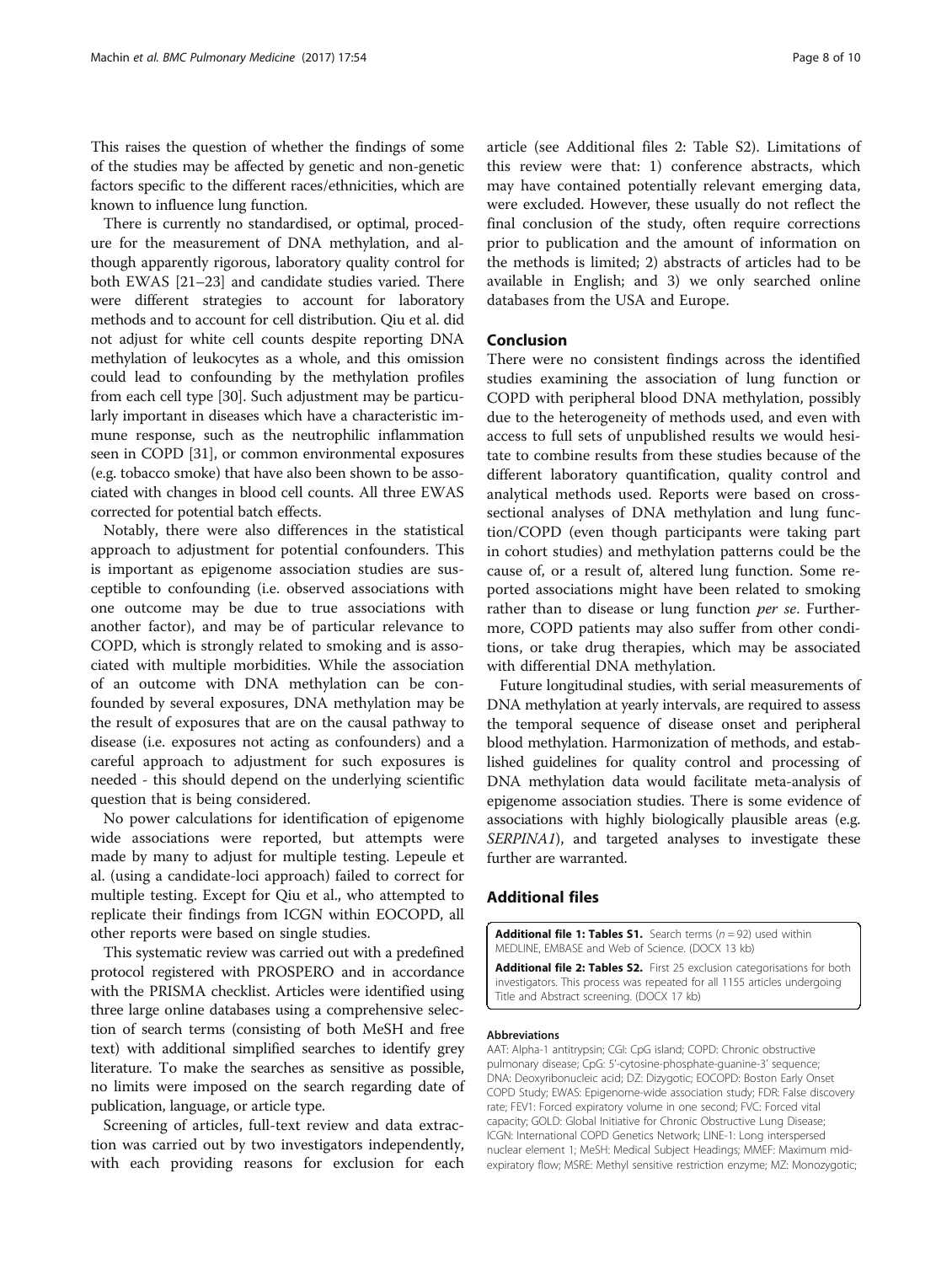<span id="page-8-0"></span>N/A: Not available/not applicable; PA-SCOPE: Pennsylvania Study of Chronic Obstructive Pulmonary Exacerbations; PCR: Polymerase chain reaction; PRISMA: Preferred Reporting Items for Systematic Reviews and Meta-Analyses; qPCR: Quantitative polymerase chain reaction; RNA: Ribonucleic acid; WoS: Web of Science

#### Acknowledgements

Not applicable.

#### Funding

The ALEC study has received funding from the European Union's Horizon 2020 research and innovation programme under grant agreement No 633212.

#### Availability of data and materials

Not applicable.

#### Authors' contributions

MM, AFSA, and DLJ designed the study and drafted the manuscript. All authors (MM, AFSA, MW, FIR, MI, MRJ, IMA, NPH, JWH, and DLJ) discussed the findings of the review, and contributed to and approved the final manuscript. This work was submitted as a project for the award of BSc in Respiratory Medicine to MM.

#### Competing interests

AFSA is associate editor of BMC Pulmonary Medicine. All the other authors declare they have no competing interests.

#### Consent for publication

Not applicable.

Ethics approval and consent to participate Not applicable

#### Publisher's Note

Springer Nature remains neutral with regard to jurisdictional claims in published maps and institutional affiliations.

#### Author details

<sup>1</sup>School of Medicine, Imperial College London, London, UK.<sup>2</sup>Population Health and Occupational Disease, NHLI, Imperial College London, London, UK. <sup>3</sup>MRC-PHE Centre for Environment and Health, Imperial College London, London, UK. <sup>4</sup> Department of Epidemiology and Biostatistics, School of Public Health, Imperial College London, London, UK. <sup>5</sup>Human Development and Health, Faculty of Medicine, University of Southampton, Southampton, UK. <sup>6</sup>Swiss Tropical and Public Health Institute, Basel, Switzerland. <sup>7</sup>University of Basel, Basel, Switzerland. <sup>8</sup>Airways Disease Section, NHLI, Imperial College London, London, UK.

## Received: 22 September 2016 Accepted: 16 March 2017 Published online: 20 March 2017

#### References

- 1. Smith ZD, Meissner A. DNA methylation: roles in mammalian development. Nat Rev Genet. 2013;14:204–20.
- Li E, Beard C, Jaenisch R. Role for DNA methylation in genomic imprinting. Nature. 1993;366:362–5.
- 3. Ng H-H, Adrian B. DNA methylation and chromatin modification. Curr Opin Genet Dev. 1999;9:158–63.
- 4. Bird AP. DNA methylation and the frequency of CpG in animal DNA. Nucleic Acids Res. 1980;8:1499–504.
- Jones PA. Functions of DNA methylation: islands, start sites, gene bodies and beyond. Nat Rev Genet. 2012;13:484–92.
- 6. Bird AP. CpG-rich islands and the function of DNA methylation. Nature. 1985;321:209–13.
- 7. Adeloye D, Chua S, Lee C, Basquill C, Papana A, Theodoratou E, Nair H, Gasevic D, Sridhar D, Campbell H. Global and regional estimates of COPD prevalence: systematic review and meta-analysis. J Glob Health. 2015;5(2): 020415.
- 8. Halbert R, Natoli J, Gano A, Badamgarav E, Buist AS, Mannino DM. Global burden of COPD: systematic review and meta-analysis. Eur Respir J. 2006;28: 523–32.
- 9. Kotaniemi JT, Sovijärvi A, Lundbäck B. Chronic obstructive pulmonary disease in Finland: Prevalence and risk factors, COPD: J Chron Obstruct Pulmon Dis. 2005;2:331–9.
- 10. Løkke A, Lange P, Scharling H, Fabricius P, Vestbo J. Developing COPD: a 25 year follow up study of the general population. Thorax. 2006;61:935–9.
- 11. Mannino DM, Buist AS. Global burden of COPD: risk factors, prevalence, and future trends. Lancet. 2007;370:765–73.
- 12. Lindberg A, Bjerg-Bäcklund A, Rönmark E, Larsson L-G, Lundbäck B. Prevalence and underdiagnosis of COPD by disease severity and the attributable fraction of smoking: report from the Obstructive Lung Disease in Northern Sweden Studies. Respir Med. 2006;100:264–72.
- 13. Shahab L, Jarvis M, Britton J, West R. Prevalence, diagnosis and relation to tobacco dependence of chronic obstructive pulmonary disease in a nationally representative population sample. Thorax. 2006;61:1043–7.
- 14. Amaral AF, Coton S, Kato B, Tan WC, Studnicka M, Janson C, Gislason T, Mannino D, Bateman ED, Buist S, et al. Tuberculosis associates with both airflow obstruction and low lung function: BOLD results. Eur Respir J. 2015; 46:1104–12.
- 15. Hooper R, Burney P, Vollmer WM, Mcburnie MA, Gislason T, Tan WC, Jithoo A, Kocabas A, Welte T, Buist AS. Risk factors for COPD spirometrically defined from the lower limit of normal in the BOLD project. Eur Respir J. 2012;39:1343–53.
- 16. Gao X, Jia M, Zhang Y, Breitling LP, Brenner H. DNA methylation changes of whole blood cells in response to active smoking exposure in adults: a systematic review of DNA methylation studies. Clin Epigenetics. 2015;7:113.
- 17. Zhang Y, Yang R, Burwinkel B, Breitling LP, Brenner H. F2RL3 methylation as a biomarker of current and lifetime smoking exposures. Environ Health Perspect. 2014;122:131.
- 18. Moher D, Liberati A, Tetzlaff J, Altman DG. Preferred reporting items for systematic reviews and meta-analyses: the PRISMA statement. Ann Intern Med. 2009;151:264–9.
- 19. Wilson DO, Weissfeld JL, Balkan A, Schragin JG, Fuhrman CR, Fisher SN, Wilson J, Leader JK, Siegfried JM, Shapiro SD. Association of radiographic emphysema and airflow obstruction with lung cancer. Am J Respir Crit Care Med. 2008;178:738–44.
- 20. Wang L, Aakre JA, Jiang R, Marks RS, Wu Y, Chen J, Thibodeau SN, Pankratz VS, Yang P. Methylation markers for small cell lung cancer in peripheral blood leukocyte DNA. J Thorac Oncol. 2010;5:778–85.
- 21. Marioni RE, Shah S, Mcrae AF, Ritchie SJ, Muniz-Terrera G, Harris SE, Gibson J, Redmond P, Cox SR, Pattie A. The epigenetic clock is correlated with physical and cognitive fitness in the Lothian Birth Cohort 1936. Int J Epidemiol. 2015;44:1388–96.
- 22. Bell JT, Tsai P-C, Yang T-P, Pidsley R, Nisbet J, Glass D, Mangino M, Zhai G, Zhang F, Valdes A. Epigenome-wide scans identify differentially methylated regions for age and age-related phenotypes in a healthy ageing population. Plos Genet. 2012;8:e1002629.
- 23. Qiu W, Baccarelli A, Carey VJ, Boutaoui N, Bacherman H, Klanderman B, Rennard S, Agusti A, Anderson W, Lomas DA, Demeo DL. Variable DNA methylation is associated with chronic obstructive pulmonary disease and lung function. Am J Respir Crit Care Med. 2012;185:373–81.
- 24. Wielscher M, Vierlinger K, Kegler U, Ziesche R, Gsur A, Weinhäusel A. Diagnostic performance of plasma DNA methylation profiles in lung cancer, pulmonary fibrosis and COPD. EBioMedicine. 2015;2:929–36.
- 25. Lepeule J, Baccarelli A, Tarantini L, Motta V, Cantone L, Litonjua AA, Sparrow D, Vokonas PS, Schwartz J. Gene promoter methylation is associated with lung function in the elderly: the Normative Aging Study. Epigenetics. 2012;7:261–9.
- 26. Lange NE, Sordillo J, Tarantini L, Bollati V, Sparrow D, Vokonas P, Zanobetti A, Schwartz J, Baccarelli A, Litonjua AA. Alu and LINE-1 methylation and lung function in the normative ageing study. BMJ Open. 2012;2, e001231.
- 27. Deary IJ, Gow AJ, Pattie A, Starr JM. Cohort profile: the Lothian Birth Cohorts of 1921 and 1936. Int J Epidemiol. 1921;2012(41):1576–84.
- 28. Moayyeri A, Hammond CJ, Valdes AM, Spector TD. Cohort profile: TwinsUK and healthy ageing twin study. Int J Epidemiol. 2013;42:76–85.
- 29. Busch R, Qiu W, Lasky-Su J, Morrow J, Criner G, Demeo D. Differential DNA methylation marks and gene comethylation of COPD in African-Americans with COPD exacerbations. Respir Res. 2016;17:143.
- 30. Houseman EA, Kim S, Kelsey KT, Wiencke JK. DNA methylation in whole blood: uses and challenges. Curr Environ Health Rep. 2015;2:145–54.
- 31. O'Donnell R, Breen D, Wilson S, Djukanovic R. Inflammatory cells in the airways in COPD. Thorax. 2006;61:448–54.